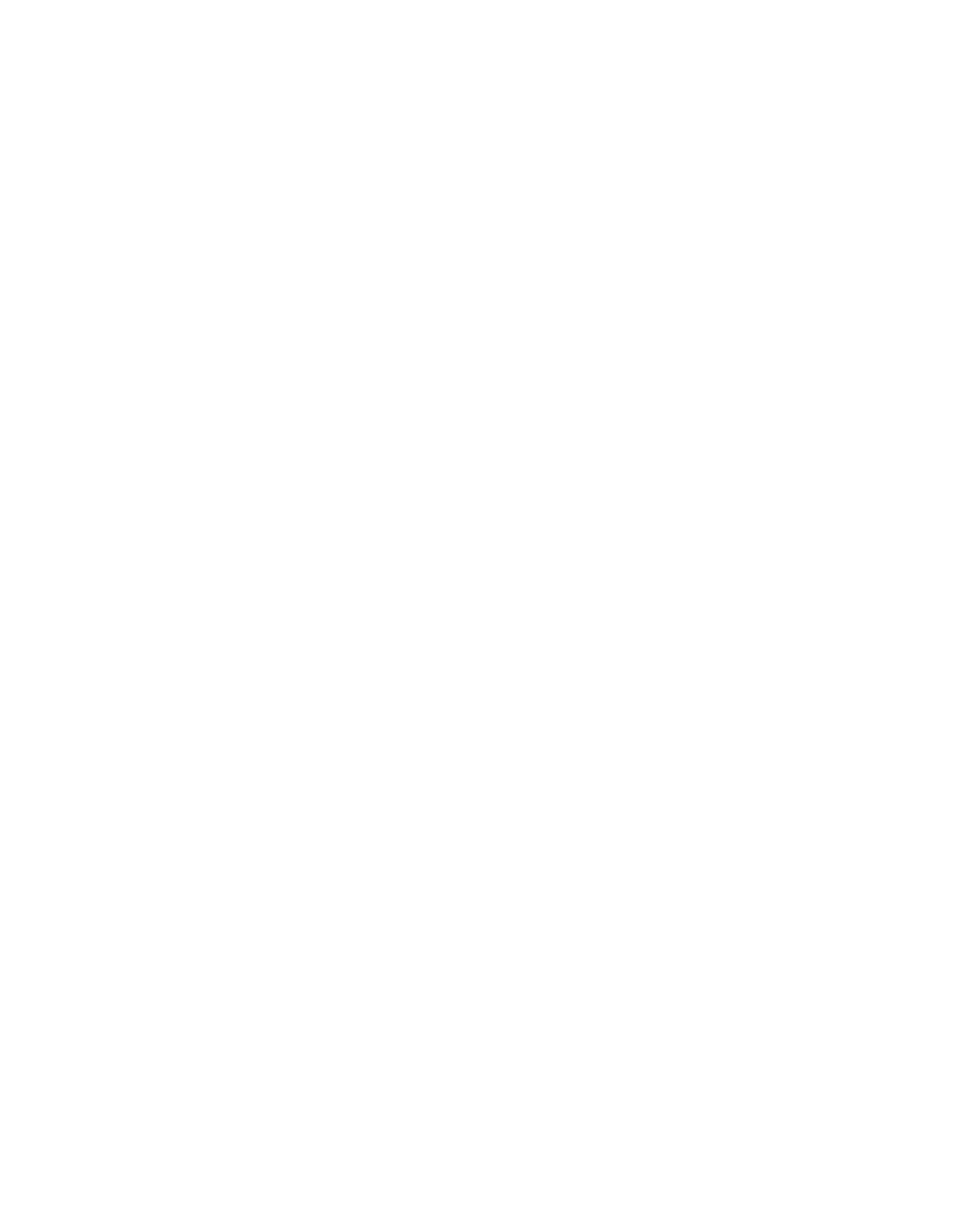## PEDESTRIAN CROSSING STUDY SKYWAY AND PEARSON ROAD

PARADISE, CALIFORNIA

FINAL REPORT

November 28, 2006

Study Performed and Compiled By the California Public Work Studies Program At the Department of Civil Engineering California State University, Chico

By

William E. Bishop And Thomas C. Ferrara Traffic Engineer#413

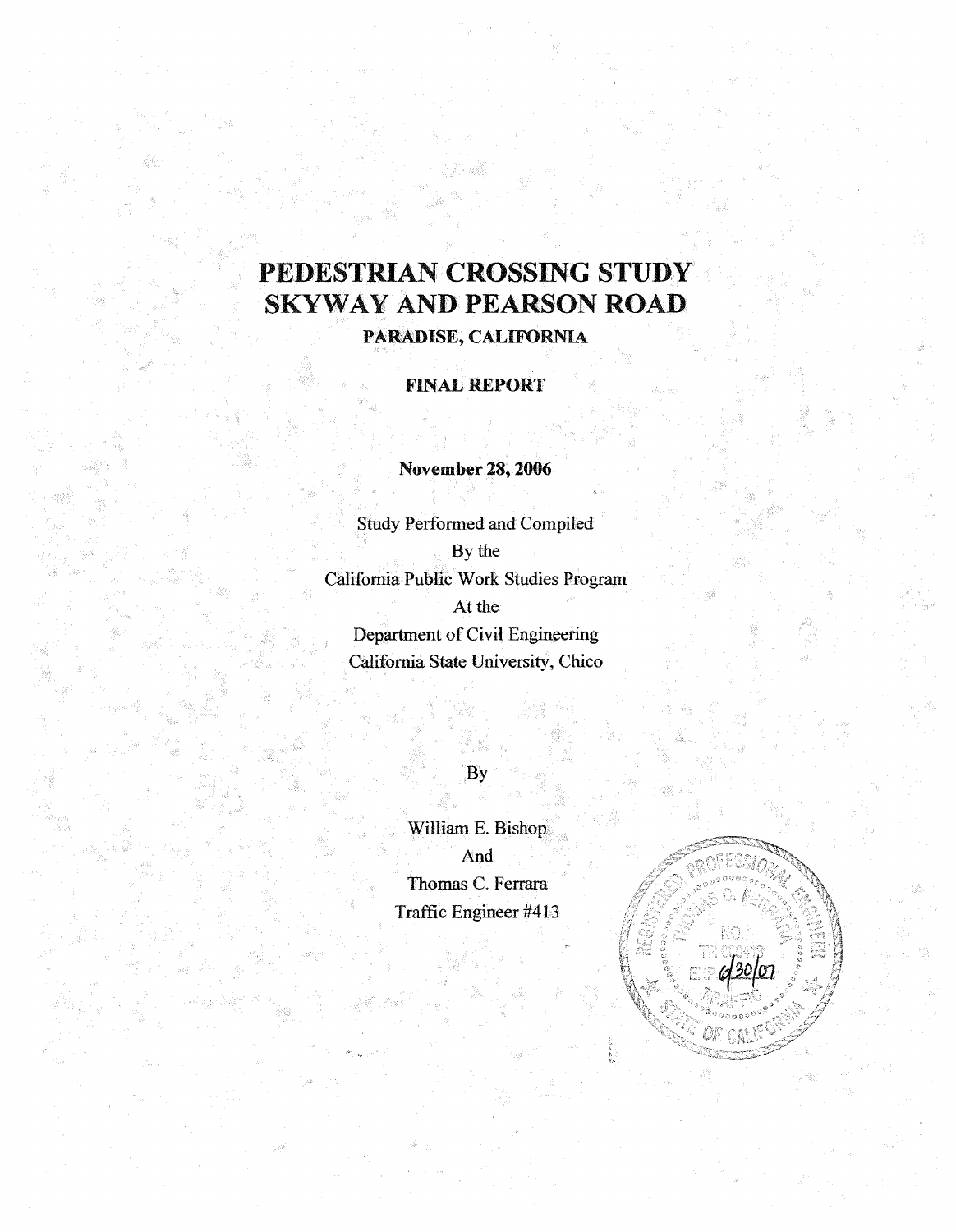## 6.0 GENERAL CONCLUSIONS AND RECOMMENDATIONS

The National Cooperative Highway Research Program (NCHRP) Report Number 562 presents a careful procedure to improve crosswalks. The procedure begins by counting pedestrians in the crosswalk during a peak hour. Where pedestrian volumes are high, selected treatments are available to reduce pedestrian delay and improve motorist compliance. None of the crosswalks studied herein in the Town of Paradise reached the peak hour pedestrian volumes that would warrant a study of pedestrian delays at the crosswalk and initiate a traffic signal warrant study. The suggested volume thresholds are 20 pedestrians in a peak hour and 14 pedestrians in a peak hour where the vehicle speeds exceed 35 miles per hour. With the higher pedestrian volumes and high pedestrian delay, the report suggests warning signs, beacons, or devices that are active when pedestrians are present. Where pedestrian volumes are low, the NCHRP report suggests that median refuge islands, curb extensions and other traffic calming activities be completed as feasible.

The opportunities for pedestrians to cross a major arterial and pedestrian safety are certainly of critical importance. Many ways to improve the fourteen crossings are recommended here.

The crosswalks carefully reviewed in this effort cross 4 to 5-lane busy arterial streets. According to the Butte County Association of Government's traffic counts completed in 2002, average daily traffic through the crosswalks ranges between 14,000 and 28,100 vehicles per day. The problem is further complicated because none of the crosswalks serve high pedestrian volumes. Drivers do not frequently encounter pedestrians, and the expectation is to not have to stop.

Should the town wish, all of the crossings could be improved by adding curb extensions, median refuge islands, and improved lighting. The site-specific recommendations made here are intended to focus on where the need for improvement is greatest and where the improvements are most practical.

The recommendations here include removal of crosswalks and other pavement markings. Removal of pavement markings is not a simple procedure. Ideally all the paint should be completely removed by sand blasting or other aggressive methods. Removal will leave a scar on the pavement. This scar might cause the removed pavement markings to appear to be present under certain lighting conditions. It is necessary to obliterate the scar by adding an asphalt concrete surface layer to the entire area where the pavement markings once was present. Leaving the pavement marking beneath a new surface layer will simply preserve the marking. At some time in the future some or all of the marking may reappear.

The presence of crosswalk markings has been shown by several studies to be related to higher accident experiences. Other studies argue that marked crosswalks are not related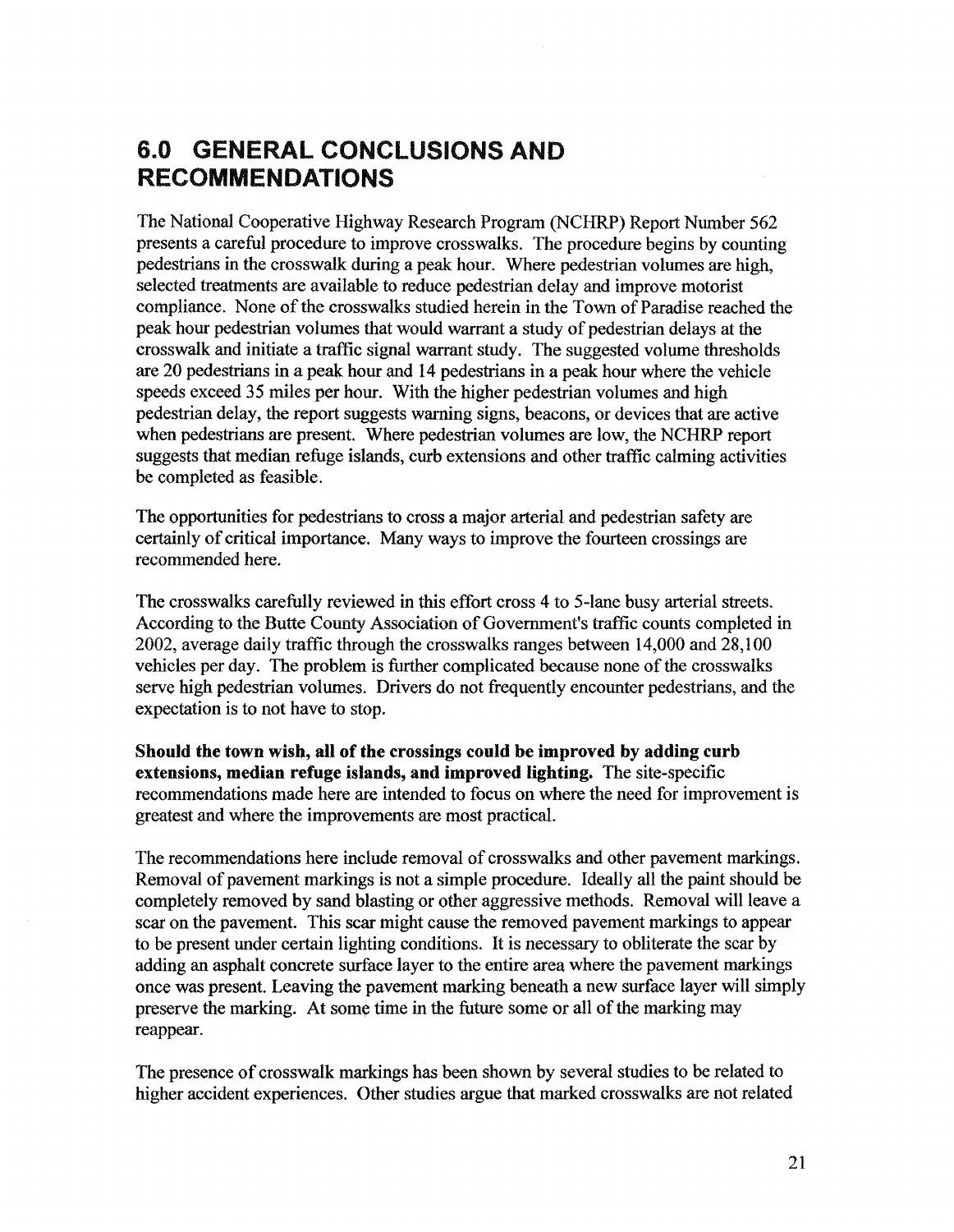to higher accident experiences. Citizens and pedestrians generally favor that the markings be present. Some pedestrians in marked crosswalks might feel that the crosswalk markings provide more protection than is in fact provided. The pedestrian may be more likely to fail to take complete responsibility for their personal safety as they cross the roadway.

A four or five-lane pedestrian crossing becomes particularly challenging when a vehicle stops for a pedestrian and blocks the line of sight of a motorist moving in an adjacent lane. Close calls resulting from this situation are often reported.

Pedestrian motor vehicle crashes are fortunately rare in Paradise. One pedestrian injury or death is nonetheless a critical event. Thankfully, there are not enough crashes at a single, common location or with characteristics in common to dictate a specific action. No single action that might be taken to improve a crossing can guarantee that crashes will not occur. Recommendations made here are based on studies involving many locations throughout the USA.

Crosswalk Markings. According to the Manual on Uniform Traffic Control Devices, "For added visibility, the area of the crosswalk may be marked with white diagonal lines at a 45-degree angle to the line of the crosswalk or with white longitudinal lines parallel to traffic flow. When diagonal or longitudinal lines are used to mark a crosswalk, the transverse crosswalk lines may be omitted." The purpose of the markings is to define the pedestrian path of travel across the roadway and alert drivers to the crosswalk location. The white lines parallel to the traffic flow is sometimes termed the continental design. One report published by the Federal Highway Administration, "Designing Sidewalks and Trails for Access Part II of II: Best Practices Design Guide," states that the continental marking is recommended because research indicates that it is the most visible to motorists. The continental design is depicted below in a Figure 1 as reproduced from the federal report.

The ladder design is created when the continental markings are added to the conventional crosswalk markings depicted below in Figure 2, also from the federal report. The ladder design is not shown but would contain the combined markings of Figure 1 and Figure 2. A third crosswalk marking is the zebra marking. The zebra stripes are similar to the continental markings but are at the 45-degree angle to the line of the crosswalk. The federal report recommended that the continental design be used consistently to mark all crosswalks; otherwise the impact of less visible markings may be weakened by comparison.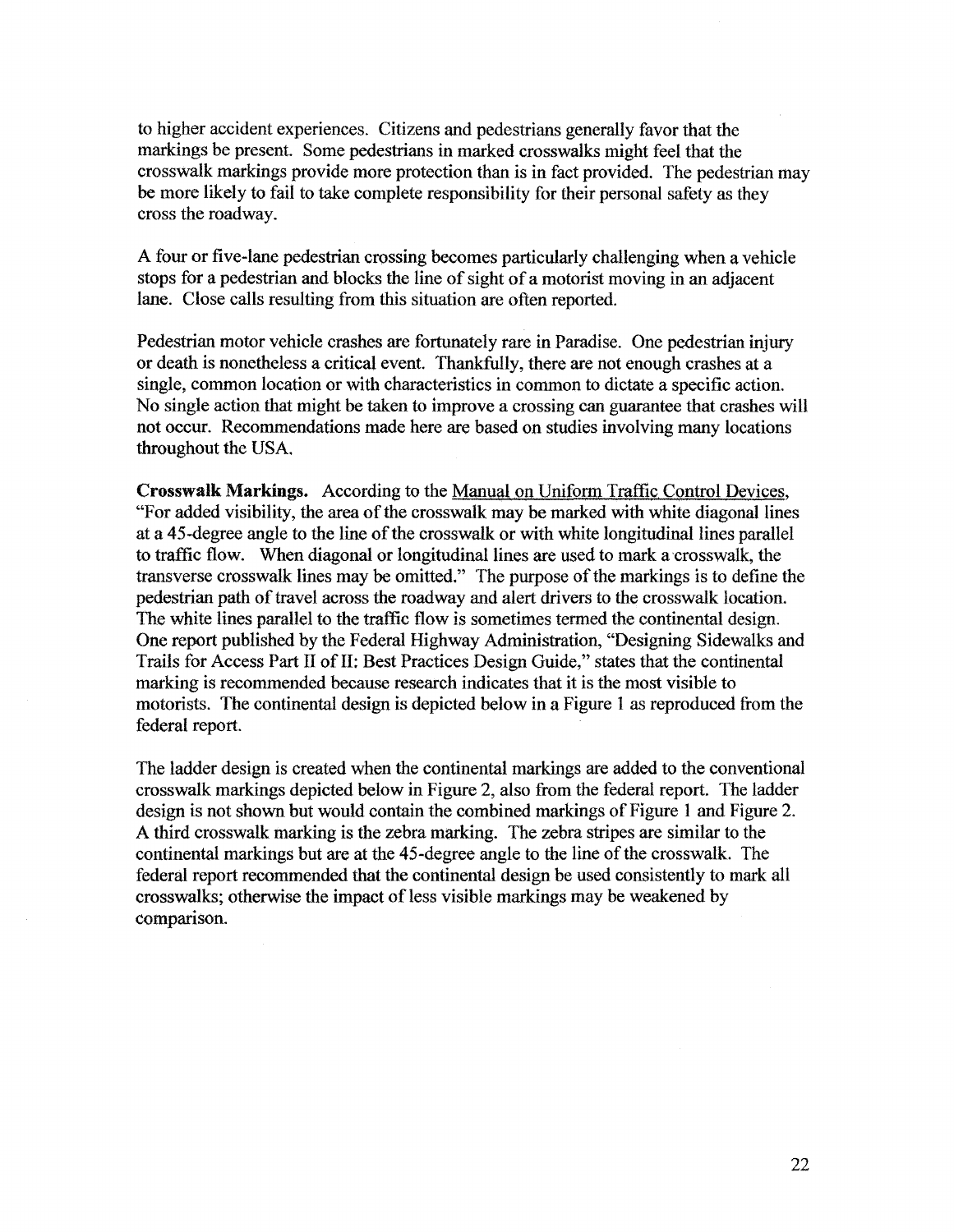

Figure 1 -- Continental Crosswalk Markings



Figure 2 -- Conventional Crosswalk Markings

The Town of Paradise may wish to intensify the crosswalk markings at the busy traffic locations covered by this study. One option, for the Town to seriously consider, is to paint the continental markings at all uncontrolled 4 and 5-lane crossings.

**Education.** With or without the recommended improvements suggested here, the ultimate responsibility for safety at a pedestrian crossing is with the individual pedestrians and motorists involved. The motorist is obligated to stop, to the extent possible, when a pedestrian is present in the crosswalk. Further, a motorist is not legally pennitted to pass, in an adjacent lane, a vehicle stopped at the crosswalk. A pedestrian is not allowed to step into a crosswalk when a moving motor vehicle is so close that stepping out may constitute a hazard. Legal considerations aside, the pedestrian is clearly the participant most at risk when crossing. The pedestrian must take responsibility for their own safety by crossing one lane at a time insuring that either there is no approaching traffic or traffic has stopped. All of us at times may be deficient in our duties to act responsibly at a crosswalk. The provision of good sight distance, which has been the focus of this report, will minimize the opportunity for mistakes. Sight distance will also make it easier for all of us to act responsibly.

The Town Department of Public Works in conjunction with the Police Department should conduct a press conference that will emphasize the individual's personal responsibility at crosswalks. Attention to wearing light colors after dark should be included in any education campaign undertaken.

School districts include traffic safety in their curriculums. At Paradise Unified a general treatment of traffic safety is covered in kindergarten. Bus safety is covered every year in grades K through 6. The bus safety curriculum should be extended to cover pedestrian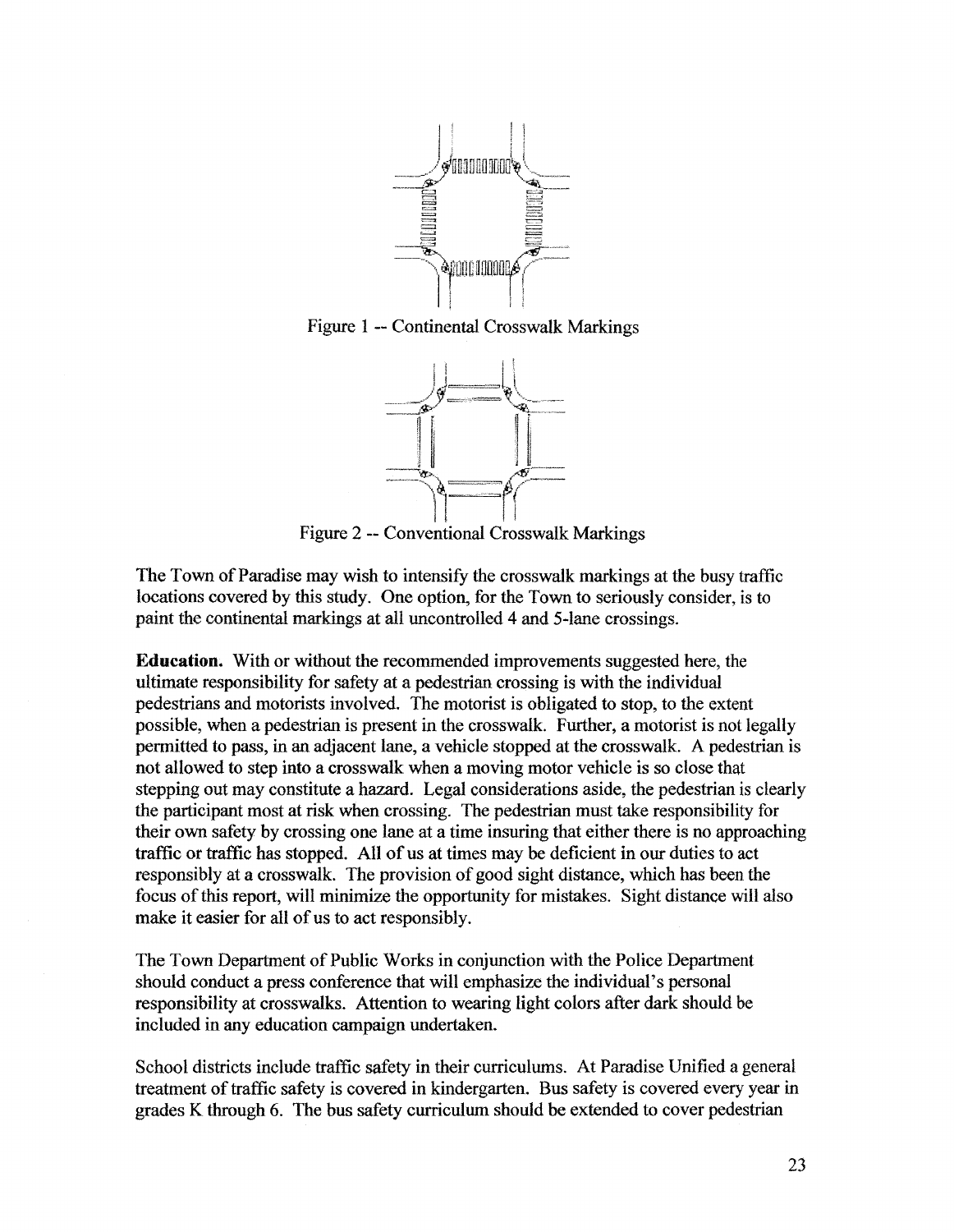crossing an uncontrolled 4 or more lane arterial street. Young students below a certain age should be instructed to not attempt a 4 or more lane uncontrolled crossing without adult assistance. The age limit is to be determined by an educator experienced with the learning and judgment capabilities of young children. Coverage of a safe crossing should emphasize not to step out when traffic is approaching and to carefully cross one lane at a time

Enforcement. Very few citations relating to a pedestrian crossing are issued in the Town of Paradise. Motorists failing to yield the right-of-way to a pedestrian in a crosswalk should, as often as possible, be reminded with citations. The Town may wish to apply to the State Office ofTraffic Safety for funding to support a designated traffic patrol. Prior to any special funding the police should designate two or more officer days per month to focus on the issue of pedestrian safety. The motorist cited for failure to yield the right-ofway to a pedestrian in a crosswalk, will not only be personally reminded, but will remind others. Officers also should occasionally be present on the sidewalk at a busy pedestrian crossing during special events. The officer can remind pedestrians to not step out when traffic is approaching and to carefully cross one lane in time.

Prioritized Site Specific Recommendation Summary. The recommendations contained in this report are repeated here and grouped by type. The reader should review the specific site recommendations covered in previous sections to understand alternatives to and the details of each recommendation. The education and enforcement should take priority over the recommendations to make physical improvements to the crossings. Priority is recommended for education and enforcement because no physical improvements can insure that pedestrians and motorists will behave responsibly at the crossings. Certainly the Town should make efforts to encourage improved behavior on the part of pedestrians and motorists. The remaining recommendations repeated in the following sections are in the approximate priority order. If implemented, the improvements will assist pedestrians and motorists in making good crossings of the busy 4 and 5-lane arterial streets.

Adding red curb will enhance sight distance for both pedestrians and motorists. It is fairly inexpensive, yet provides opportunity to both user types to apply the right of way rules in an orderly manner. Add Red Curb as described in this report to the crossings at:

- Skyway at Fir Street (uncontrolled intersection)
- Skyway at Boquest Boulevard (uncontrolled intersection)
- Skyway north of Wildwood Lane (mid-block)
- Skyway 300 feet north of Elliott Road (mid-block)
- Pearson Road at Izzy's Burger (mid block, school zone)

Most studies have reported that accidents are more likely to occur at marked crossings than at unmarked crossings. Pedestrians may take more responsibility for their own safety where the perceived protection of crosswalk markings is absent. Details of each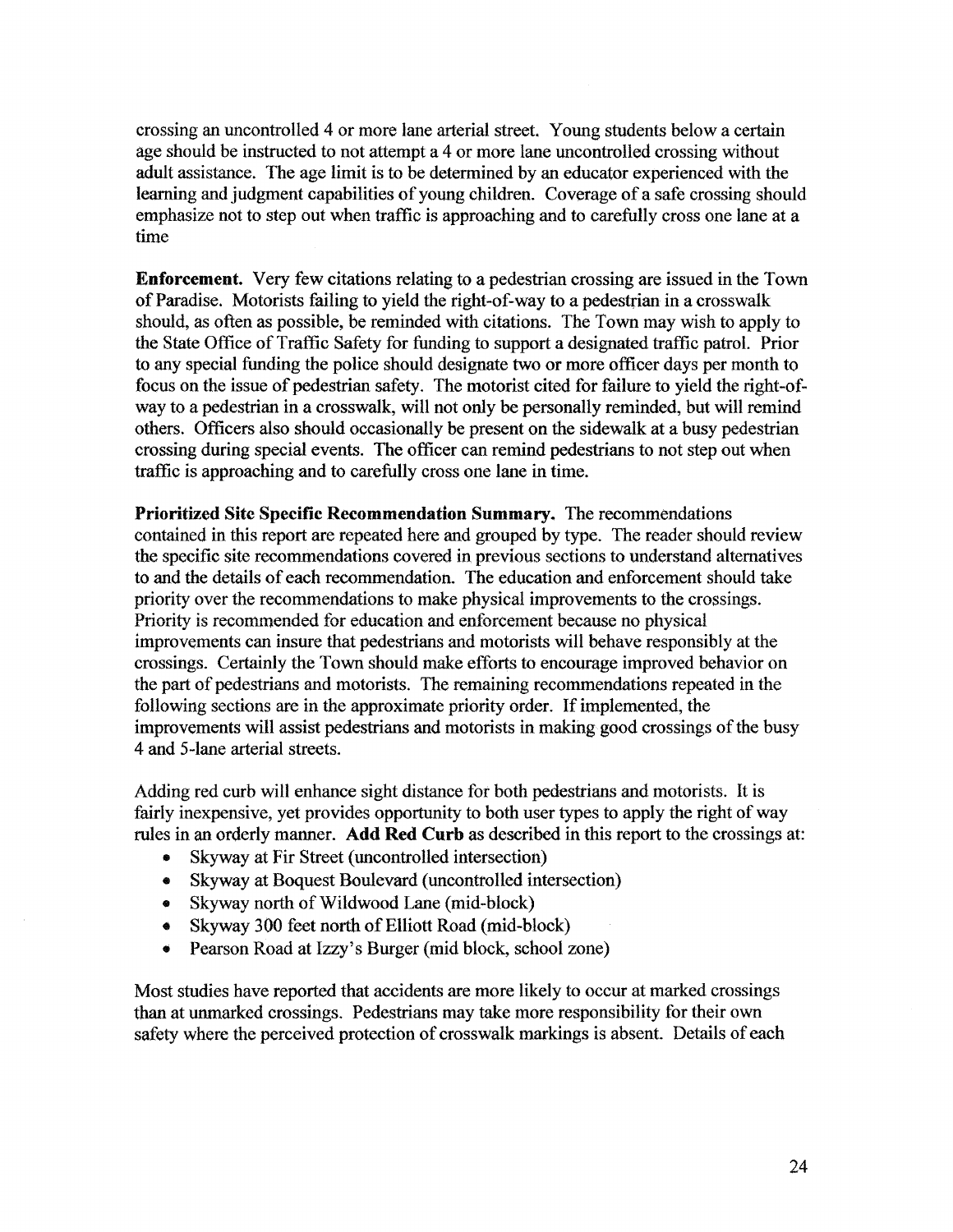crosswalk removal are covered in previous sections. Remove Crosswalk Marking at:

- Skyway at Black Olive Drive (uncontrolled intersection)
- Skyway, between Birch Street and Foster Road (mid-block)
- Pearson Road at Almond Street east crossing (uncontrolled intersection)

In one case the crosswalk markings are in need of repainting. Repaint Markings at:

Skyway, 5500 Block, in Front of Town Hall (mid-block)

Curb extensions reduce the time and distance that a pedestrian must be in the roadway. When ready to begin a crossing, the pedestrian is closer to the traveled motor vehicle lanes. The pedestrian can be more readily seen by the motorist and has a better field of vision to see approaching vehicles. Curb extensions eliminate the need for red curb, and thus, allow for more parking in business districts. Construct Curb Extensions at:

- Skyway, 50 ft north of Birch Street (mid-block)
- Skyway at Foster Road (uncontrolled intersection)

Refuge islands in the median of an arterial street allow the pedestrian to cross one direction of traffic at a time. To install islands at many locations would require street widening. Two locations were identified that would allow islands to be constructed without street widening. Some limitations on left turning vehicles may be imposed in order to install these medians. Build Pedestrian Median Island at:

- Skyway, 5500 Block, in Front of Town Hall (mid-block)
- Skyway at Beyond Fitness (mid-block)

The concepts of curb extensions and median refuge islands are depicted in Figures 3 and 4 below. The figures were taken from the report published by the Federal Highway Administration, "Designing Sidewalks and Trails for Access Part II of II: Best Practices Design Guide." Curb extensions and median refuges are recommended in the mid range of priorities because they will take capital expenditure rather than being done out of operations and maintenance budgets. Time to budget for the improvements and for design will be required.



Figure  $3 -$  Example of a Curb Extension